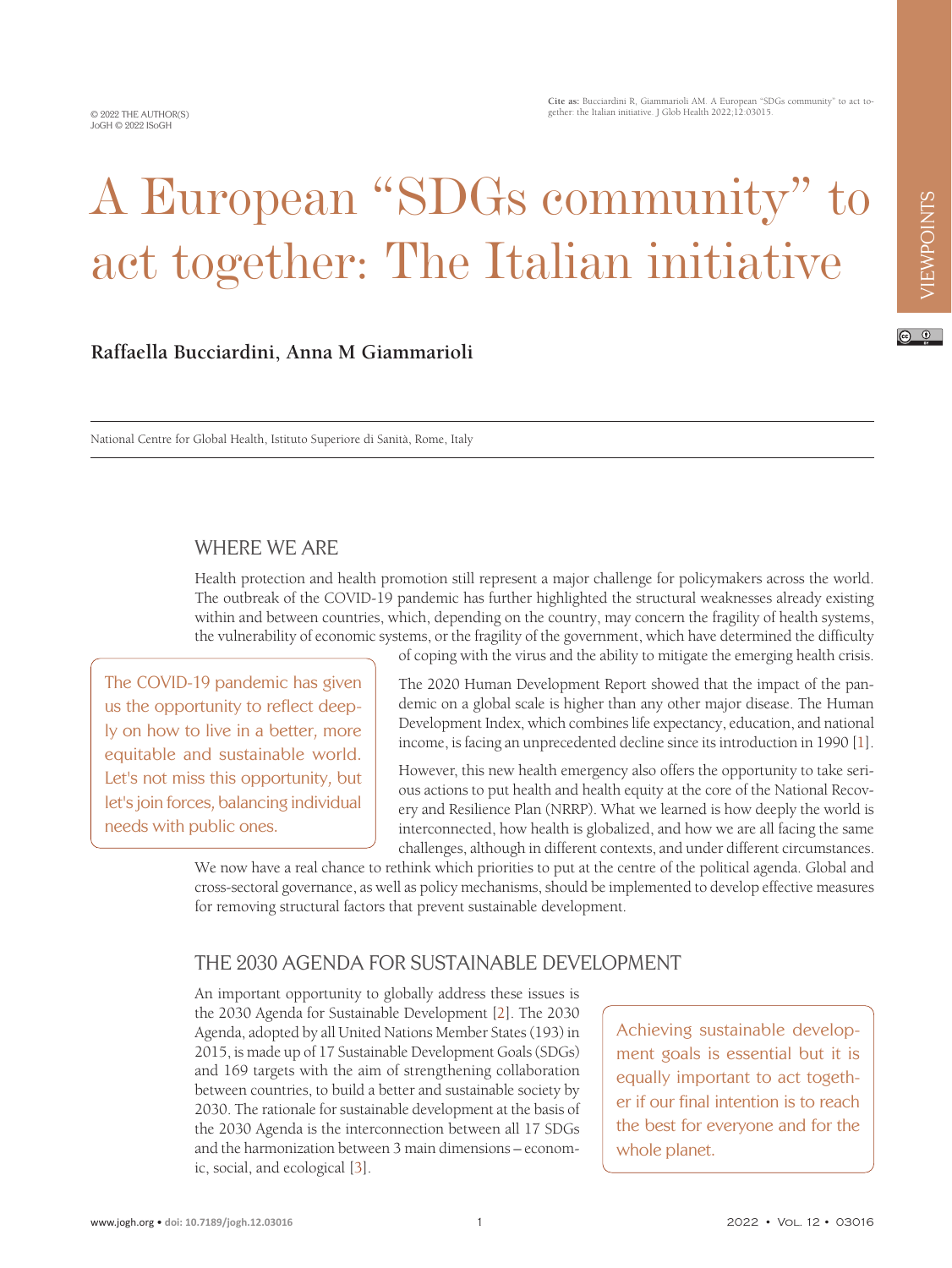"Good health and well-being" is the third goal and represents the core of the Agenda to which all other goals are connected. Health depends on all other goals that significantly affect health outcomes, and in turn, the achievement of the other goals depends on the level of health. For example, the economic prosperity of the country is closely linked to the health of the population. When the pandemic broke out, everyone was taken by surprise. Once it became clear that the pandemic was a global emergency and that a prompt public health response was needed, the policy response was slow overall.

Six years after the adoption of the 2030 Agenda, we still have a long way to go to achieving SDGs [[4\]](#page-2-3). A profound rethinking is needed on what is meant by sustainable development and social resilience. Depending on the point of view, the balance can change, and the objectives can be different. Only a global and clear vision can lead member states (MSs) to undertake a truly sustainable and equitable transformative process.

## ITALIAN ALLIANCE FOR SUSTAINABLE DEVELOPMENT

ASviS (Italian Alliance for Sustainable Development) was born in Italy in February 2016 with the aim of raising Italian awareness of the importance of the 2030 Agenda and actively working towards the achievement of the SDGs [\[5](#page-2-4)]. ASviS currently brings together 300 of the most important civil society institutions and networks, public and private universities, and research centres nationwide. ASviS is organized into work areas,



**PHOTO: The 17 UN goals: Sustainable Development goals. Source: Sustainable Development (from https://www.cleanpng.com/png-sustainable-development-goal-1-no-poverty-sustaina-7238309/) and Globe (from https://pixabay. com/it/illustrations/terra-mondo-pianeta-globo-1303628/). No permission was needed for the use of the photographs.**

attributable to the 17 SDGs, that actively contribute to the design of policies for the implementation of the 2030 Agenda. The Alliance's working groups meet regularly to assess both the impact of the measures drawn up by the Government in the light of the SDGs and to develop concrete proposals for sustainable development policies to be systematically submitted to political decisionmakers. Currently, about 800 experts are working together to actively support reforms and investments to kick-start the economy and build a more resilient, green, and digital state in Italy. Among their activities is the critical analysis of the NRRP. The analysis offers an examination of the strengths and points of attention of the Plan, as well as a list of "system" proposals to accelerate the transition of our country towards a truly sustainable model. At the same time, ASviS also systematically rules on the "Italian Budget Law". The Report "The Budget Law and Sustainable Development" is an annual publication of the ASviS which aims to assess the impact of the provisions of the Budget Law on the 17 SDGs and to understand how the measures adopted by the government affect collective well-being. The goal is to verify if Italy is orienting its choices in favour of sustainability, to lead our country on a path of sustainable development.

The Sustainable Development Festival, organized annually, is the most important Italian ASviS initiative. Its goal is to raise awareness and mobilize citizens, associations, and institutions on the issues of economic, social, and environmental sustainability, in

order to promote a cultural and political change that allows Italy to implement the 2030 Agenda and the 17 SDGs. The Festival was recognized by the UN SDG Action Challenge Awards as an innovative initiative and a unique experience at an international level. In 2020, it was announced among the finalists in the "Mobilize" category [[6\]](#page-2-5), while in 2019, the Festival was a finalist in the "Connect" category [[7\]](#page-2-6).

To date, it seems that there are no other initiatives like that of the Italian ASviS in other countries. We believe that the ASviS experience could be made more widely known, in order to share this initiative with other European MSs.

# **CONCLUSION**

In light of the Italian experience, our purpose is to bring together a "European SDGs community" to realize a high-quality, effective, and sustainable European Partnership for promoting SDGs implementation which engages public authorities, civil society, research bodies, and other key actors.